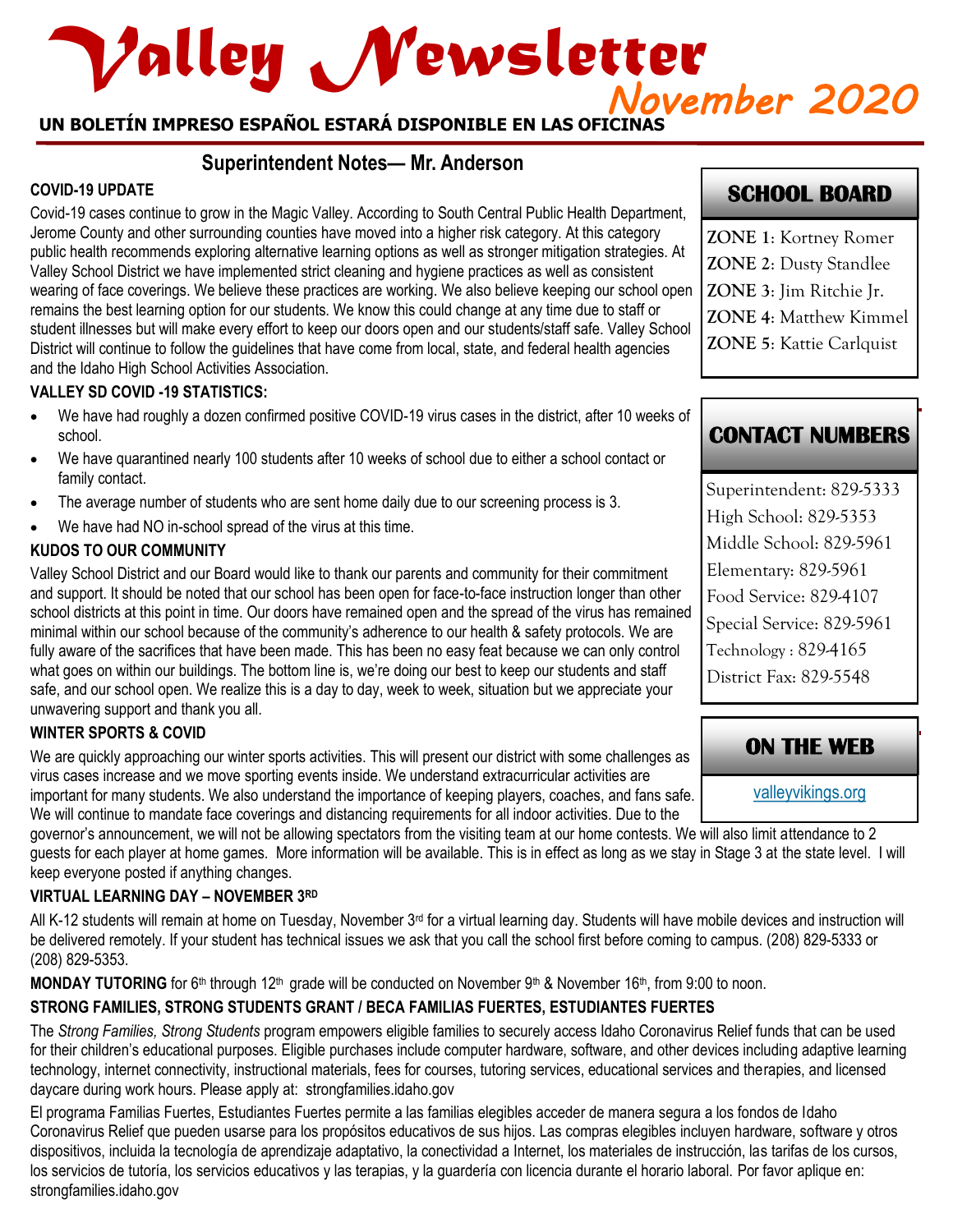# **College and Career Prep—Mrs. Elorrieta**

Individuals attending college during the 2021-2022 school year should complete the Free Application for Federal Student Aid (FAFSA) before December 1, 2020. Priority deadlines are quickly approaching. Remind students to get a jump start on scholarships! Did you know that there are many scholarships available for students in lower grades in addition to those for graduating seniors? Visit [https://nextsteps.idaho.gov](https://nextsteps.idaho.gov/) Join me for a Q & A session about FAFSA, financial aid, and scholarships on Monday, November 9 at 6:00 pm in Room #126 (please wear a face covering). All parents in the Valley School District are invited to attend but the information will be most pertinent for parents of students in grades 8 - 12. If you can't make it to the meeting but have questions, please email me at [elorrieta@valley262.org.](mailto:elorrieta@valley262.org) I am available to meet with students and families individually in the evening or during the weekend. Opportunity for adult learners: The state of Idaho offers postsecondary scholarship valued at up to \$3,500 per year and is renewable for four years. Last year, 100% of the qualified applicants received the scholarship. For details, please contact Toni Elorrieta or visit

https://boardofed.idaho.gov/scholarships/idaho-opportunity-scholarship-for-adult-learners/

## **Valley Child Nutrition Department—Mrs. Kelso**

We firmly believe that nutritious school meals are valuable to the ongoing success and well-being of all children. Some parents are opting out of school meals in fear of taking away meals from needy children. Their misconception is that their participation is an added financial strain on the school nutrition operation when just opposite is the case.

- You are not "taking this benefit away" from anyone else. Meals are funded by USDA.
- Free meals will help you stretch your own household food budget. Think of the money you'll save.
- School meals are time-saving and convenient.
- School meals deliver nutrition, taste and fun.

Every meal counts! Your family's participation is crucial to helping keep our program financially solvent, which will allow us to continue to provide meals to your children, as well as those who need them most. If you have a home schooled student and want them to receive school lunch simply drop by the school from 12:30-1:00 p.m. Go to the back door between the gyms and pick up your meals. A call to the food service department 208-829-4107 would be helpful but is not necessary. Whether your student is home schooled or at school everyone eats free! This institution is an equal opportunity provider.

# **Homecoming / Booster Club Membership—Mrs. Lukes**

Thank you once again for making our Annual Booster Club Dinner a great success! We live in such a wonderful community where the members are willing to help and support our teams! Thank you to Kathy Marshall, Jaime Grigsby, Matt Lukes, Brenda Rice, Marcia Mussmann, Brian Hardy, Brianne Schilz, Beckie Lewis, Susana Chaires, Hilary Stubbs, Barb Black, Lynn Godfrey, Naomi Wethern, Jacob and Paulette Shobe, Alex Raney, Andrea Huettig, Katie Clark, Carrie Morgan, Jessica Bean, Tara Gordon, Christi Lamun, Eden Dimond and Katie Christensen for donating your time and energy. Thank you to Brenda Rice for making chili, Jamie Madson for baking the yummy cookies, and Hilary Stubbs for giving candy and hand warmers.

If you have a high school student who participates in football, volleyball, cross country, cheerleading, band, basketball, wrestling, track and field, golf, BPA, or FCCLA, please consider joining the Booster Club. The Booster Club provides meals to the extra curricular activities and meals or money for food if they attend State in their sport or activity. Along with meals, they also provide support to the coaches in purchasing equipment as needed. A family membership is \$25.00. Thank you for your support and Go Vikings!

# **Community Baskets and the Giving Tree—Mrs. Elorrieta**

"Trick or Treat for Community Baskets" will look a little different this year. Instead of going door-to-door for change, FCCLA is fundraising with a Change War between K-5 and 6-12. Valley students are encouraged to collect loose change from their homes and family members, then bring the change to their classrooms between November 4th-13th. If you have been saving change for the Trick or Treat initiative, you can drop off your donation in the high school office (please wear a face covering) or call Toni Elorrieta (208) 731-6570 to coordinate a pickup time. If you would like to make a donation with a personal or business check, please make the check payable to FCCLA and send to the school. All donations will be used exclusively for buying gifts for the children in the Eden-Hazelton community. The annual Giving Tree toy drive will run from December 1st-11th. If your family has a need for a basket, applications can be picked up at the Elementary Office or Lakeview Apartments. Please contact Diane Hohnhorst (208) 539-6967, Lana Black (208) 420-5390, Carolyn Lee (208) 562-7550, or Toni Elorrieta if you have application questions or would like to make a monetary or toy donation. The deadline for applications is December 4, 2020.